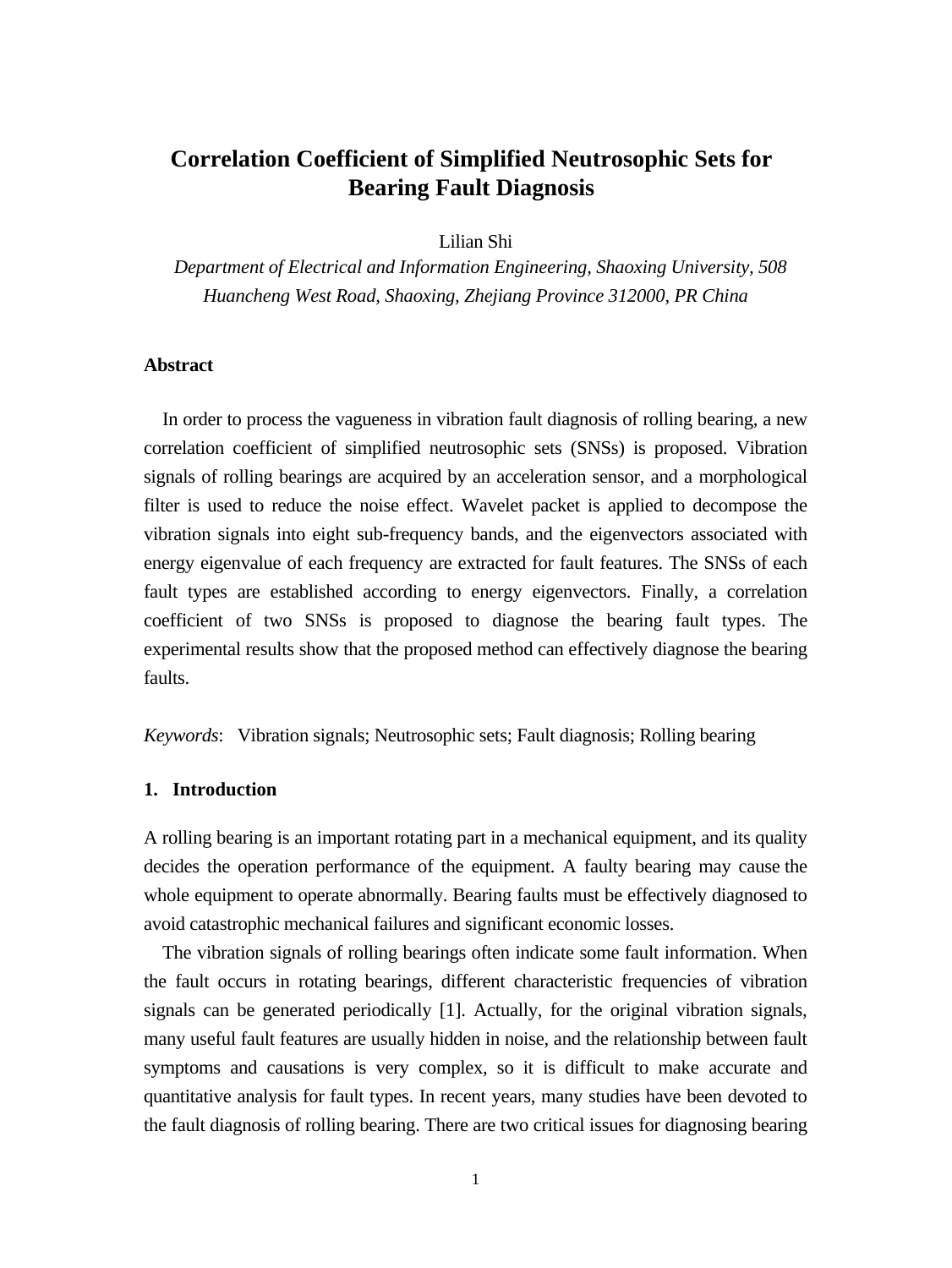faults from vibration signals. One issue is how to extract fault features from vibration signals. Another one is how to analyze fault features and recognize fault types according to these features.

In order to extract useful fault features from vibration signals, many techniques such as time-domain, frequency-domain and time-frequency domain methods are extensively investigated [2]. In the time-domain method, key parameters can be extracted directly from the original vibration signals, such as root mean square (RMS), crest factor, peak, and probability density function [3]. In addition, time-domain signals can be transformed into frequency-domain by Fourier transform. However, Fourier analysis may cause information loss during the transformation, particularly for non-stationary signals. The vibration of a rolling bearing is typically non-stationary, so it is difficult to extract accurate and complete fault features if adopting the traditional analysis only in the time or frequency domain. In time-frequency domain, the wavelet can reveal more complete information for non-stationary signals [4]. Many research results show that a wavelet packet is an effective tool to extract features from vibration signals for bearing fault diagnosis [5-8].

The next key issue is to recognize fault types of bearings according to the extracted fault features from vibration signals. To solve this problem, various approaches such as expert systems [10], neural networks [3, 9, 11], and fuzzy approaches [12-14], have been developed for fault diagnosis over the past few years. Fuzzy theory has attracted increasing attention in bearing fault diagnosis, and many researches show that fuzzy theory is an effective tool to diagnose bearing faults.

Fuzzy sets (FSs) theory proposed by Zadeh (1965) for handling uncertain information using single membership degree function [15]. The fuzzy sets were extended to intuitionistic fuzzy sets (IFSs) [16] and interval valued intuitionistic fuzzy sets (IVIFSs) [17] by using membership degree function, non-membership degree function, and degree function of hesitation simultaneously. FSs, IFSs, and IVIFSs have been widely applied in various fields. However, FSs, IFSs, and IVIFSs cannot deal with some types of uncertainties such as the indeterminate information and inconsistent information in real physical problems. Furthermore, Smarandache [18] proposed neutrosophy theory from philosophical point of view. Neutrosophic sets (NSs) are characterized by a truth-membership function, an indeterminacy-membership function, and a falsity membership function. The functions of NSs takes the value from real standard or nonstandard subsets of ]-0, 1+[[18], and it is difficult to apply in engineering areas. For the real engineering applications, neutrosophic sets (NSs) can be described as simplified neutrosophic sets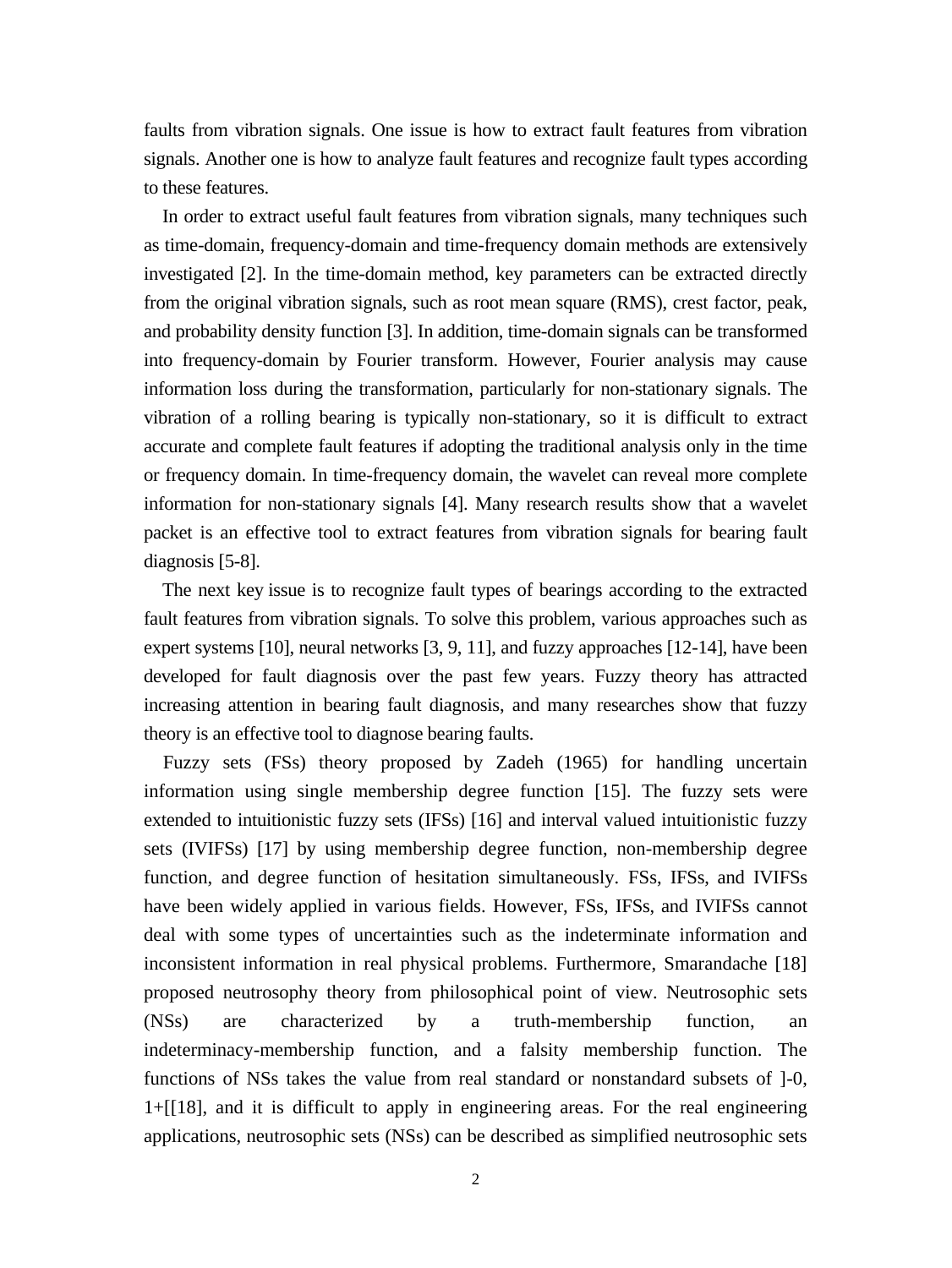(SNSs) [19] with the normal standard real unit interval [0, 1]. One major advantage of SNSs is the ability to perform analysis problems involving imprecise, undetermined, and inconsistent data. Recently, SNSs has been applied in many different fuzzy problems, such as medical diagnosis problems [20-21], decision making problems [19, 22], and image processing [23].

For vibrational fault diagnosis of rolling bearing, there is no direct accurate and quantitative relationship between fault vibration characteristics and fault types. Therefore, the fault diagnosis process has certain vagueness. This paper mainly focuses on the fault diagnosis of rolling bearings based on vibration signals and SNSs. In this work, a morphological filter and wavelet packet decomposition are applied to preprocess the original vibration signals, and the SNSs of each fault types will be established according to energy eigenvectors. The fault types will be diagnosed using a new correlation coefficient of SNSs.

The rest of the paper is organized as follows. Section 2 gives the experimental system. Section 3 gives the data preprocessing techniques including morphological opening-closing operation and wavelet packet decomposition. In Section 4, some basic concepts of SNSs and a new correlation coefficient are introduced firstly, and then the fault diagnosis method is presented based on SNSs. Conclusions of this work are summarized in Section [5.](http://www.sciencedirect.com.dbgw.lis.curtin.edu.au/science/article/pii/S1568494612000555#sec0100)

#### **2. Experimental setup section**

This study was carried out with the experimental apparatus shown in Fig.1. The principal axis is driven by an AC motor, and the vibration signals of bearings are acquired by an acceleration sensor and a data acquiring card NI USB-6251. The vibration signals will be processed using a computer, and displayed by an oscilloscope. Some vibration signals are acquired by the experimental device of Jiliang University in China [24], shown as Fig.2. In this experiment, the type of bearings is NSK 6202 deep groove ball bearing whose specifications are in Table 1.

| Table 1. Bearing parameters |            |  |  |  |  |
|-----------------------------|------------|--|--|--|--|
| Parameters                  | Values(mm) |  |  |  |  |
| Outer race diameter         | 35         |  |  |  |  |
| inner race diameter         | 15         |  |  |  |  |
| Ball diameter d             | 7.5        |  |  |  |  |
| <b>Thickness</b>            | 11         |  |  |  |  |
| number of balls             |            |  |  |  |  |
| Pitch diameter D            | 25         |  |  |  |  |
| contact angle $\alpha$      |            |  |  |  |  |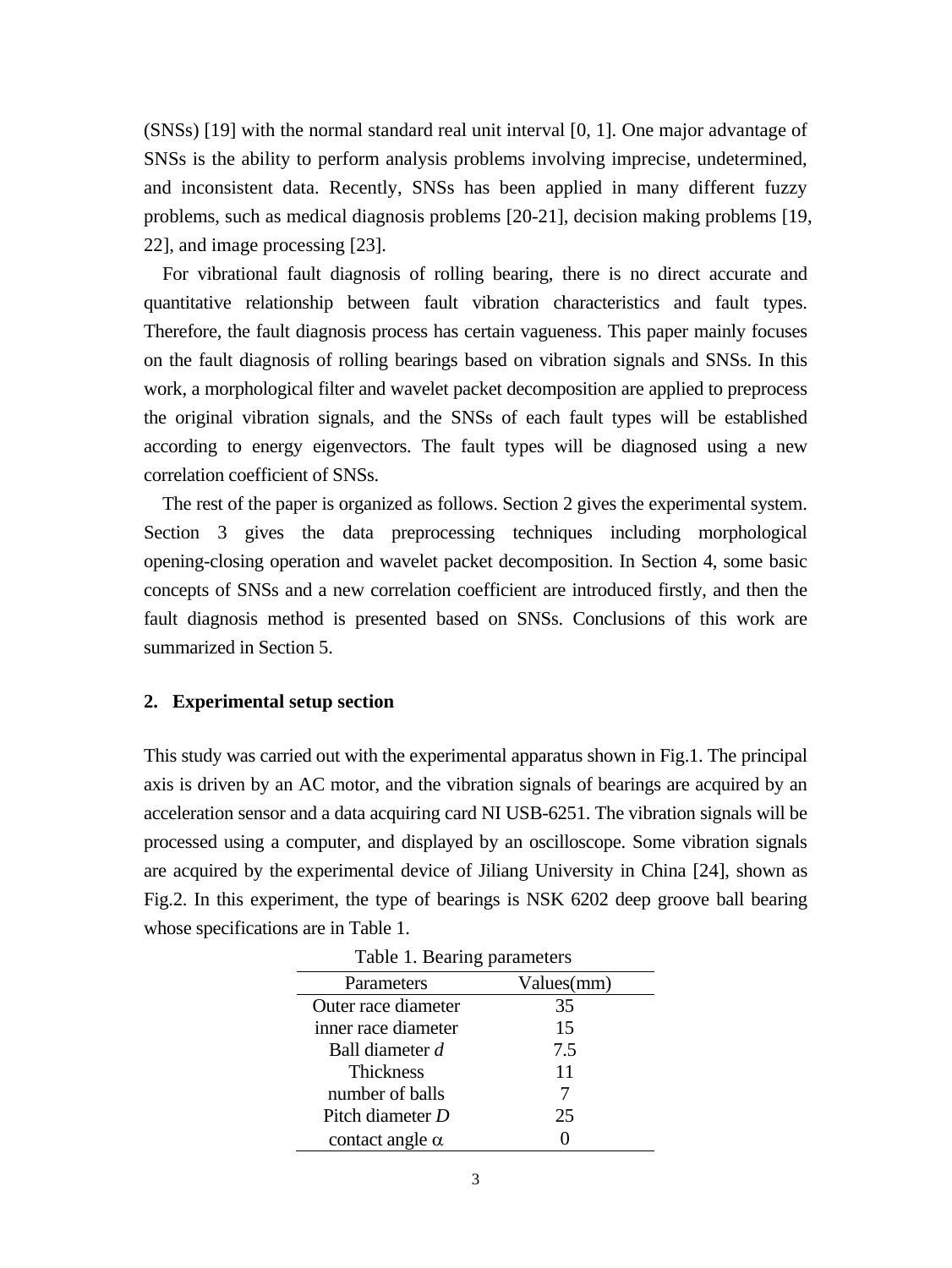



1. Motor 2. Driver 3. Principal axis 4. Bearing 5. Core axes 6. Acceleration sensor 7. Acquision data card 8. Oscilloscope 9. Computer



Fig. 2. Experimental device

In order to diagnose the fault of bearings, four types of bearings are used, including healthy, outer race fault, inner race fault and ball fault bearings. The core axis is driven at the rotational speed of 25Hz. NI Labview Signal Express will be applied for data acquisition with 10KHz sampling frequency and 0.2s sample time.

When a fault exists in a bearing, vibration impulses will happen at a specific frequency. Theoretically, when a bearing rotates at a constant speed, the fault frequencies can be calculated by the following in Eq. (1) [25]: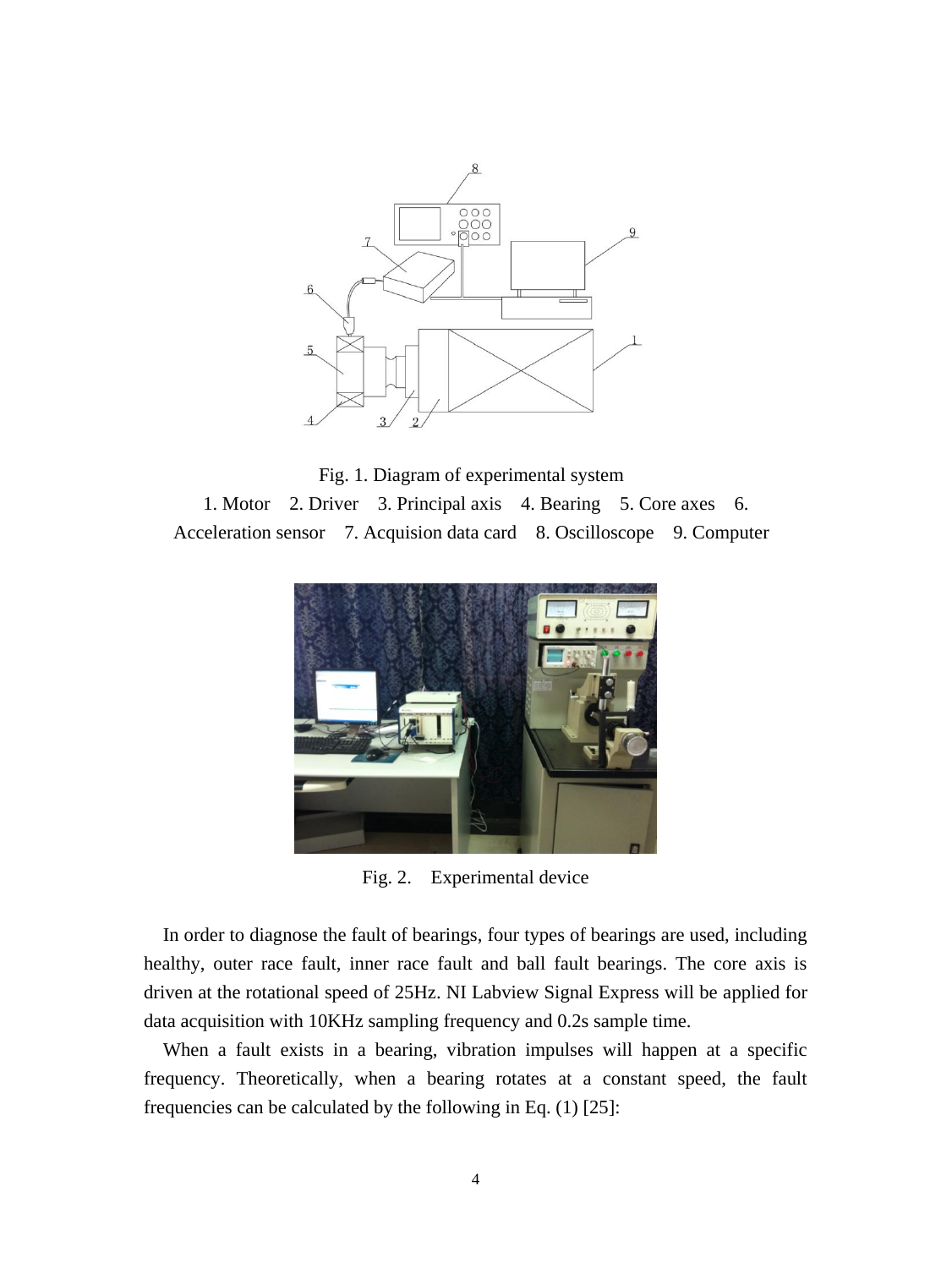$$
F_o = \frac{N_B}{2} (1 - \frac{d}{D} \cdot \cos \alpha) \cdot F_r
$$
  
\n
$$
F_I = \frac{N_B}{2} (1 + \frac{d}{D} \cdot \cos \alpha) \cdot F_r
$$
  
\n
$$
F_B = \frac{D}{d} [1 - (\frac{d}{D} \cdot \cos \alpha)^2] \cdot F_r
$$
 (1)

where *d* is the diameter of the rolling elements, *D* is the pitch diameter,  $F_r$  is the rotational speed of the shaft,  $N_B$  is the number of rolling elements, and  $F_O$ ,  $F_I$  and  $F_B$ represent the fault frequencies of outer race fault, inner race fault, and ball fault of a bearing respectively.

According to Eq. (1), we can calculate the fault frequencies  $F<sub>O</sub> = 61.25 Hz$ ,  $F<sub>I</sub> =$ 113.75Hz and  $F_B = 75.83$ Hz in this experiment.

# **3. Vibration signal data preprocessing**

The framework of diagnosing process is shown in Fig.3.



Fig.3. Block diagram of diagnosis for fault bearing using neutrosophic sets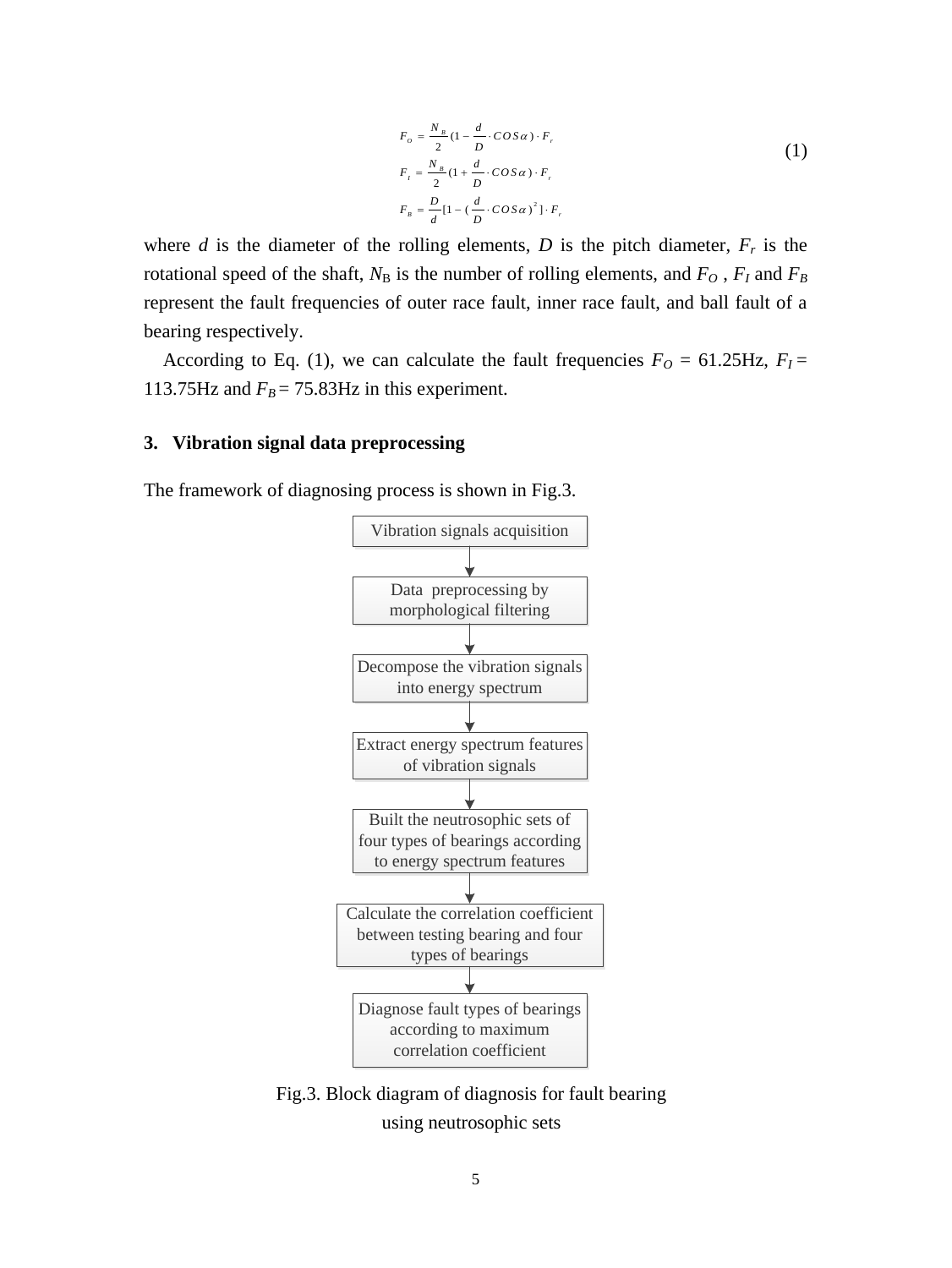The original vibration signals of bearings are usually ridden with noise. It is difficult to extract the fault features directly from an original vibration signals. In order to remove the strong noises and detect the effective signals for bearing faults diagnosis, data processing algorithms are necessary to be performed. In this experiment, a morphological filter is used to remove high frequencies noise from the original vibration signals firstly, and then wavelet packet is applied to decompose the signals into the individual frequencies.

# *3.1 Morphological filter*

A morphological filter is a nonlinear signal processing and analysis tool in time-domain, and it can be composed of several morphological operations [26]. The basic morphological operators include dilation, erosion, opening, and closing. Assume that  $x(n)$  and a structural element  $y(n)$  are discrete signals defined in  $X = \{0,$ 1, ..., *N*-1} and *B* ={0, 1,..., *M*-1} respectively, and *N* ≥*M*, the four basic operators of  $x(n)$  on  $y(n)$  are defined as follows: **ed as follows:**<br>  $x \oplus y = \max_{m=0,1,\dots,M-1} \{x(n+m) + y(m)\}, (n = 0,1,\dots,N+M)$ 

Dilation:

Erosion:

 $x \Theta y = \min_{m=0,1,...,M-1} \{x(n+m) - y(m)\}, \quad (n = 0,1,...,N+M)$ <br>  $x = \min_{m=0,1,...,M-1} \{x(n+m) - y(m)\}, \quad (n = 0,1,...,N+M)$ 

Opening : Closing:  $x \circ y = (x \Theta y \oplus y)$ <br> $x \bullet y = (x \oplus y \Theta y)$ 

Morphological opening-closing filter as follows:

 $F_{\text{oc}} = (x \circ y \bullet y)$ 

In this experiment, the morphological opening-closing filter  $F_{oc}$  was used to remove the strong noises.

Figs. 4-6 show the signals of rolling element bearings with outer race, inner race and ball fault respectively [24]. In these figures, the fault signals have distinguishing peak value features at the fault frequencies. The results in Figs.4-6 indicate that morphological filter is an effective denoising technique for vibration signals of boll bearings.

# *3.2 Wavelet packet decomposition*

According to the structure of wavelet decomposition, the input vibration signal can be decomposed into low-frequency and high-frequency parts for each step. The selection of a suitable level for the hierarchy depends on the signal, experience and actual needs [4, 7]. The wavelet packet was applied to decompose the vibration signals into eight sub-frequency bands in the practical application [2, 6]. Based on review of earlier researcher, in this work 3-level wavelet packet decomposition is considered for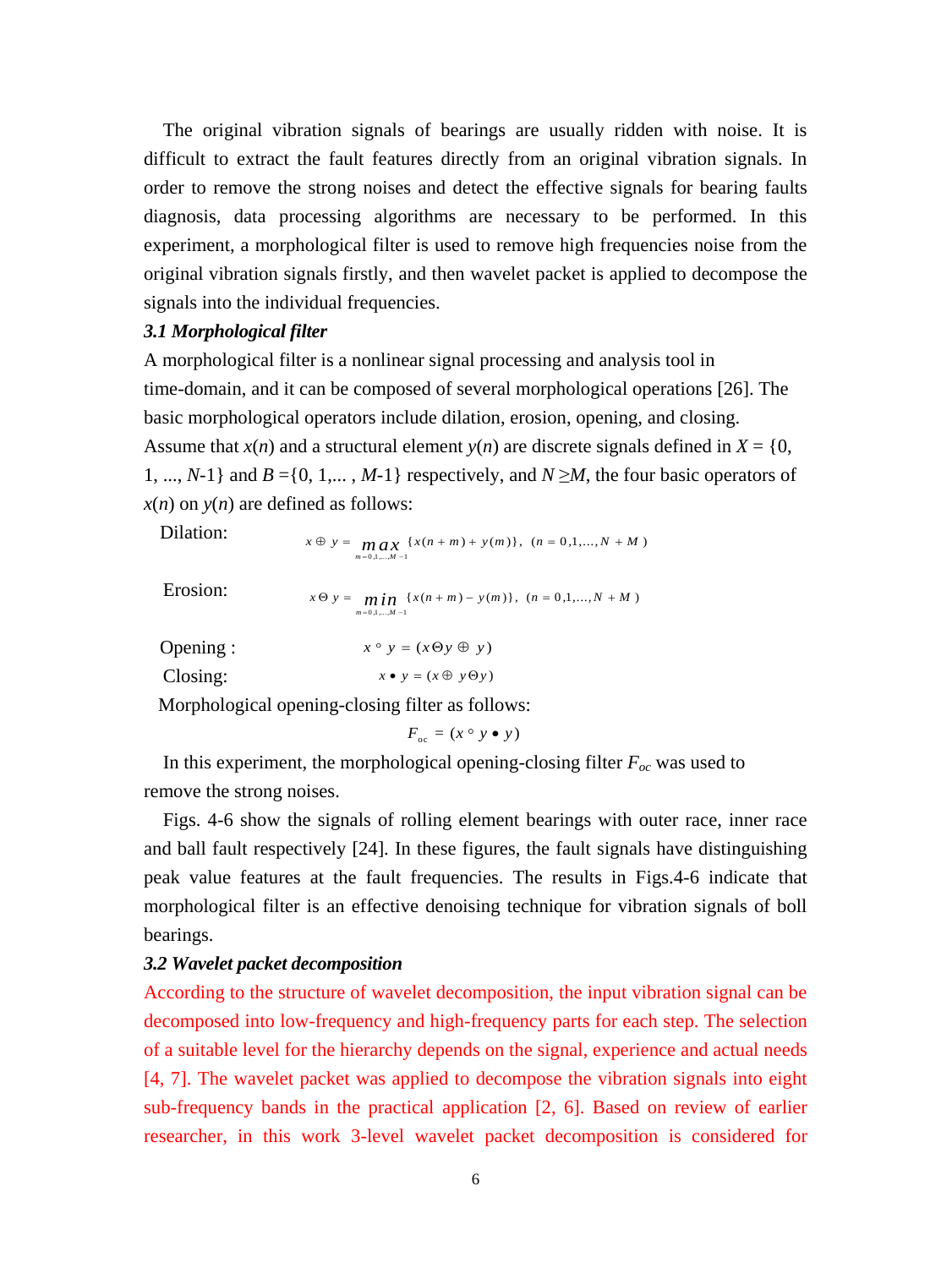bearing fault diagnosis, and experimental results show that the bearing fault feature can be extracted effectively from the decomposed signals.





In this experiment, the vibration signals of bearing are preprocessed firstly by a morphological filter, and then are decomposed using 3-level wavelet packet.

Assume that  $x(t)$  is a vibration signal,  $L(\cdot)$  and  $H(\cdot)$  are quadrature mirror filters, representing low-pass and high-pass wavelet filters, respectively. These filters associate with the scaling function and wavelet function, and satisfy the condition  $H(n) = (-1)^n L(1-n)$ . Then the signal  $x(t)$  can be decomposed into a set of high and low frequency components by the following recursive relationships:

$$
x_{j,2k} = \sum_{n} L(n) \cdot x_{j-1,k}
$$
  

$$
x_{j,2k+1} = \sum_{n} H(n) \cdot x_{j-1,k}
$$
 (2)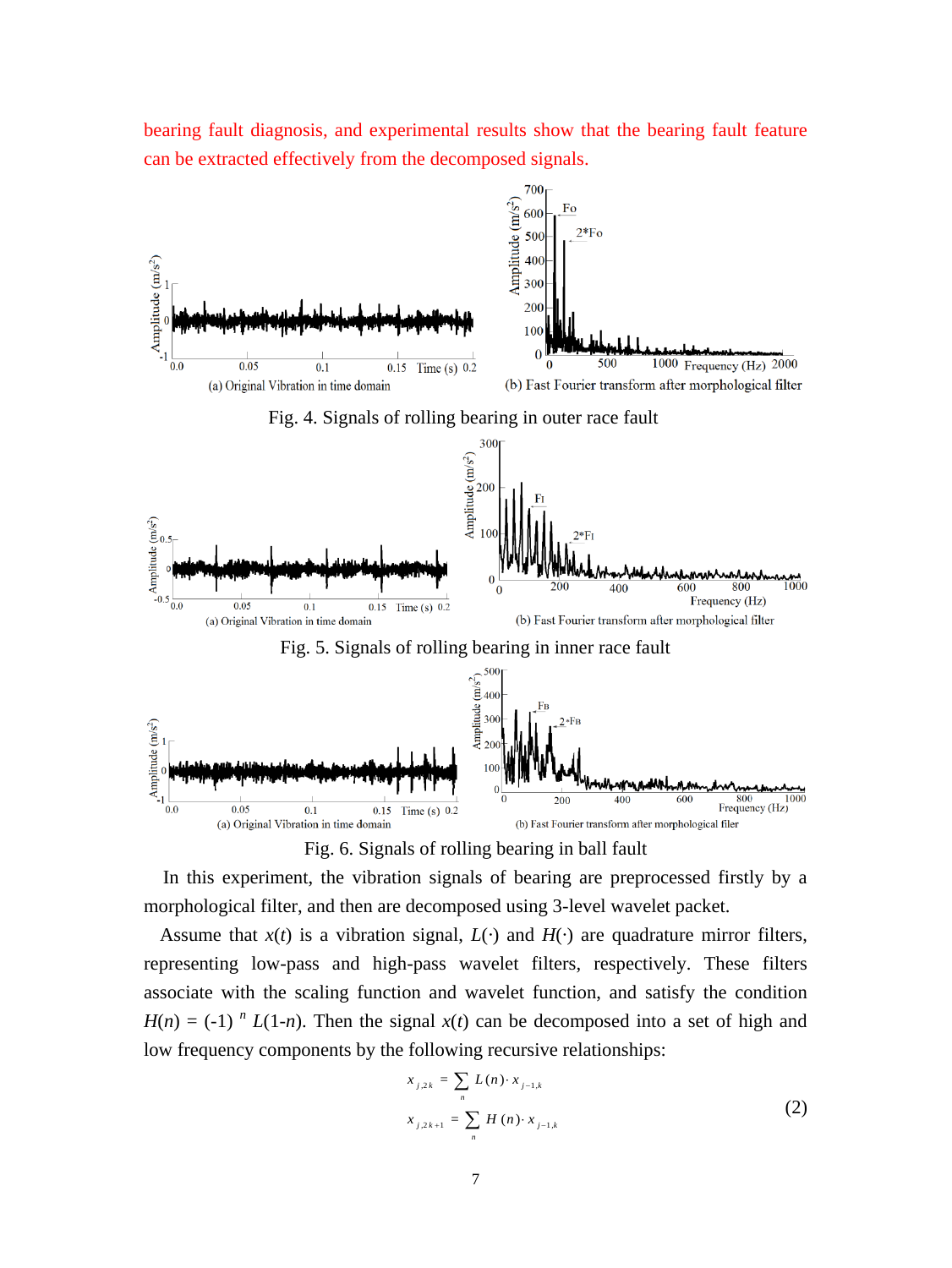Where *xj*,*<sup>k</sup>* denotes the wavelet coefficients at the *j-th* level and *k-th* sub-band.

The diagram of 3-level wavelet packet decomposition is shown in Fig.7. In the Fig.7, the frequency intervals of each band in 3-level can be computed by  $((k-1) f_s / 2^4)$ ,  $kf_s/2^4$ , where  $f_s$  is sampling frequency. In this work,  $f_s = 10k$ Hz and  $f_s/2^4 = 625$ Hz. The frequency intervals are given in Table 2.



 $\begin{array}{cc} 1 & 1 & 1 \end{array}$ Fig.7. Diagram of 3-level wavelet packet decomposition (L: low-pass filter, H: high-pass filter)

| Signals   | Frequency (Hz) | Signals   | Frequency (Hz) |
|-----------|----------------|-----------|----------------|
| $x_{3,0}$ | (0, 625]       | $x_{3,4}$ | (2500, 3125)   |
| $x_{3,1}$ | (625, 1250]    | $x_{3.5}$ | (3125, 3750)   |
| $x_{3,2}$ | (1250, 1875)   | $x_{3,6}$ | (3750, 4375]   |
| $x_{3,3}$ | (1875, 2500)   | $x_{3.7}$ | (4375, 5000]   |

Table 2. Frequency intervals of eight sub-frequency bands

The vibration signal  $x(t)$  can be expressed as follows:

$$
x(t) = \sum_{k=0}^{2^3 - 1} x_{3,k}(t), \ k = 0, 1, ..., 7
$$
 (3)

Where *k* represents eight sub-frequency bands, and  $x_{3,k}$  (*t*) is the wavelet coefficient at the 3-level and *k*-th sub-frequency band. After the decomposition, the energy in each sub-frequency band can be defined as:

$$
E_3^k = \int \left| x_{3,k}(t) \right|^2 dt = \sum_{i=0}^N \left| x_{3,k}(i) \right|^2, \ k = 0,1,...,7
$$
 (4)

Where  $x_{3,k}$  (*i*) is the *i*-th discrete point amplitude of wavelet coefficient  $(x_{3,k}(t))$ , and *N* is its discrete point number in each sub-frequency.

The faults of rolling bearings will influence greatly on the wavelet packet energy of vibration signals, so it is very useful to extract the energy eigenvalue for diagnosing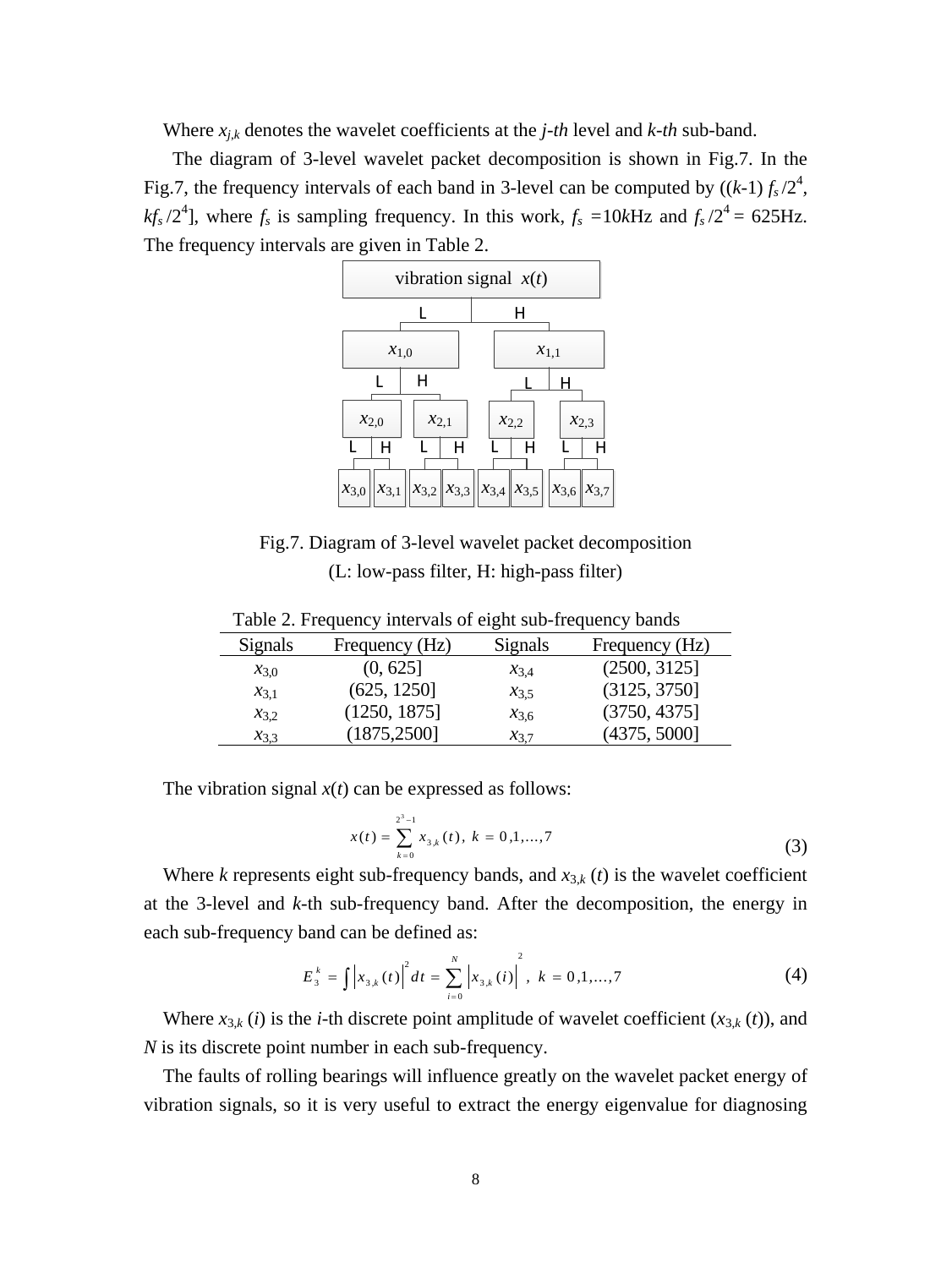bearing faults. In this experiment, an eigenvector based on energy eigenvalue of each frequency can be constructed as follows:

$$
T = \{E_3^0, E_3^1, E_3^2, E_3^3, E_3^4, E_3^5, E_3^6, E_3^7\}
$$
 (5)

Furthermore, assume that  $E_{3\text{max}}$  is the maximum value of the energy eigenvalue in the 3-level sub-frequency band, and then the eigenvalues can be normalized as follows:

$$
E_{3}^{*k} = \frac{E_{3}^{k}}{E_{3max}}, \quad k = 0, 1, ..., 7
$$
 (6)

By above normalization, the energy eigenvalue of the wavelet packet energy of vibration signals were bounded to [0, 1], and then the normalized eigenvector can be described as follows:

$$
T^* = \{E_{3}^{*0}, E_{3}^{*1}, E_{3}^{*2}, E_{3}^{*2}, E_{3}^{*4}, E_{3}^{*5}, E_{3}^{*6}, E_{3}^{*7}\}
$$
(7)

The normalized energy eigenvalues of vibration signals are shown in Fig.8.



Fig.8. Energy histogram of rolling

For diffident type faults of bearing, the eigenvalue of the wavelet packet energy has the distinguishing distribution at the individual sub-frequency band. According to a lot of experimentation and data comparison, we extract the lower bound and upper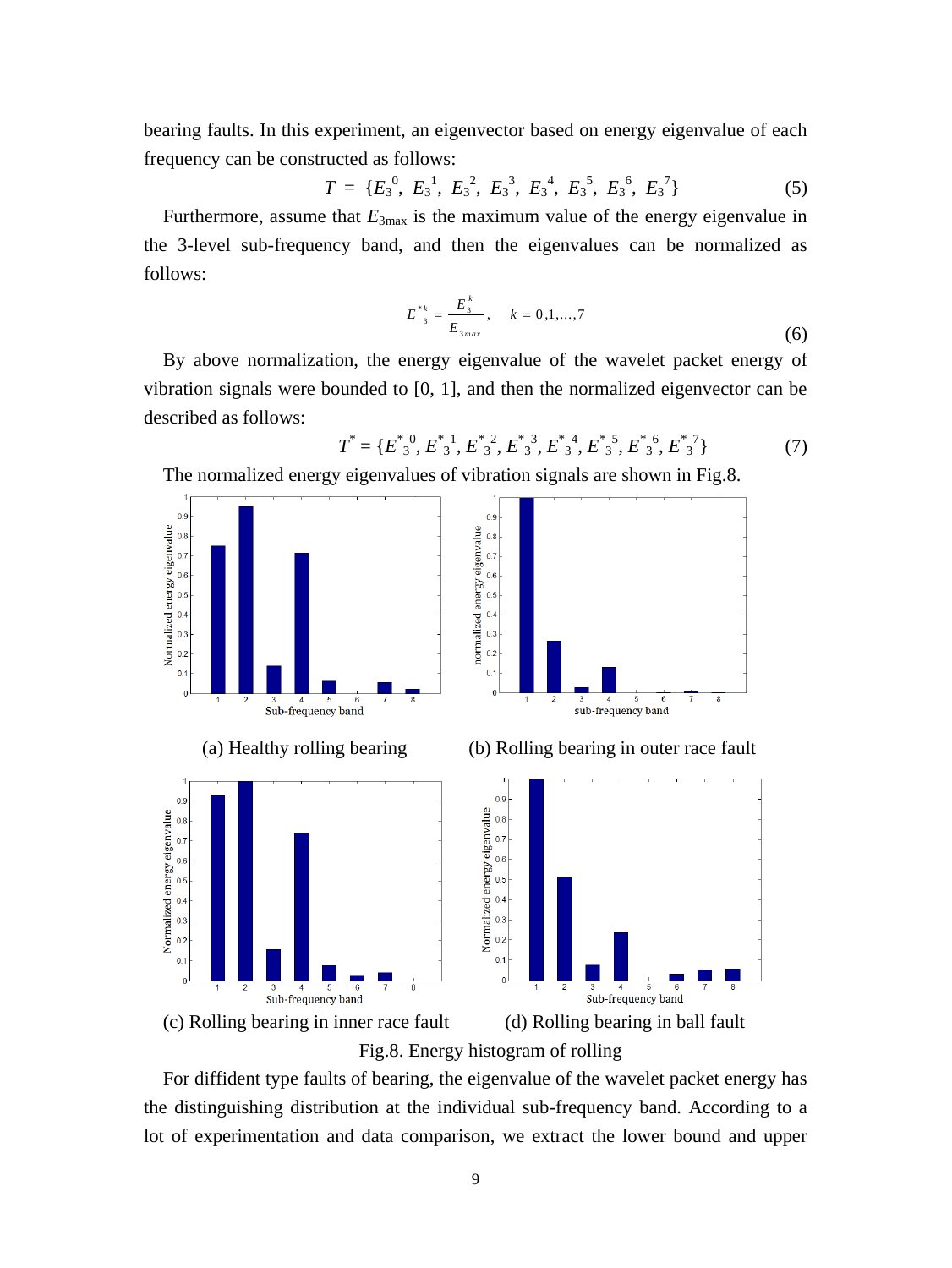bound of the energy eigenvalues for typical faults of bearing, and establish the energy interval ranges as shown in Table 3, and the energy interval ranges can be used to diagnose fault types of rolling bearings in the next step.

|                    | Energy in each frequency band |                    |                    |                    |                    |              |              |                         |
|--------------------|-------------------------------|--------------------|--------------------|--------------------|--------------------|--------------|--------------|-------------------------|
| Fault types        | $E^{*0}_{3}$                  | $E^*$ <sup>1</sup> | $E^*$ <sup>2</sup> | $E^*$ <sup>3</sup> | $E^*$ <sup>4</sup> | $E_{3}^{*5}$ | $E^{*}3^{6}$ | $E^{\ast}$ <sup>7</sup> |
| $A_1$ (Healthy)    | [0.76,                        | [0.95,             | [0.11,             | [0.64,             | [0.04,             | [0.00,       | [0.01,       | [0.00,                  |
|                    | 0.80]                         | 1.001              | $0.15$ ]           | $0.71$ ]           | $0.06$ ]           | $0.02$ ]     | $0.05$ ]     | $0.03$ ]                |
| $A2$ (outer race   | [1.00,                        | [0.24,             | [0.02,             | [0.13,             | [0.00,             | [0.00,       | [0.01,       | [0.01,                  |
| fault)             | 1.001                         | 0.39]              | $0.03$ ]           | 0.221              | $0.01$ ]           | $0.01$ ]     | 0.011        | 0.011                   |
| $A_3$ (ball fault) | [0.82,                        | [1.00,             | [0.11,             | [0.65,             | [0.06,             | [0.00,       | [0.02,       | [0.00,                  |
|                    | 0.931                         | 1.001              | $0.16$ ]           | $0.74$ ]           | 0.08]              | $0.04$ ]     | $0.06$ ]     | 0.011                   |
| $A_4$ (Inner race  | [1.00,                        | [0.49,             | [0.06,             | [0.20,             | [0.00,             | [0.02,       | [0.03,       | [0.03,                  |
| fault)             | 1.001                         | $0.55$ ]           | $0.10$ ]           | $0.24$ ]           | 0.001              | $0.03$ ]     | 0.051        | $0.06$ ]                |

Table 3. Energy interval ranges at the eight sub-frequency bands

# **4. Fault diagnosis of rolling bearing based on SNSs**

In this section, we briefly introduce basic concepts of simplified neutrosophic sets (SNSs), and propose a new correlation coefficient of two SNSs, which will be needed in the following analysis. Then, we establish the fault SNSs of bearings according to energy features. Finally, we present the method for fault diagnosis of rolling bearing according to the correlation coefficient of SNSs.

# *4.1 Simplified neutrosophic sets (SNSs)*

**Definition 1** [18] Let *U* be an universe of discourse then the neutrosophic set (NS) *A* is defined by

 $A = \{ \langle x, T_A(x), I_A(x), F_A(x) \rangle, x \in U \},$ 

where the functions  $T_A(x)$ ,  $I_A(x)$  and  $F_A(x)$  represent a truth-membership function, an indeterminacy-membership function, and a falsity-membership function of the element *x*∈*U* to the set *A*, respectively, with the condition  $T_A(x)$ ,  $I_A(x)$ ,  $F_A(x)$ :  $U \rightarrow ]0$ , 1<sup>+</sup>[, and  $0 \le T_A(x) + I_A(x) + F_A(x_i) \le 3^+$ .

The above concept of a neutrosophic set (NS) is presented from philosophical point of view, and it takes the value from real standard or nonstandard subsets of  $\int$  0,  $1^+$  [. It will be difficult to apply  $]$  0,  $1^+$  [ in scientific and engineering areas. For the real applications, a simplified neutrosophic set (SNS) is introduced by Ye [19] as the following definition.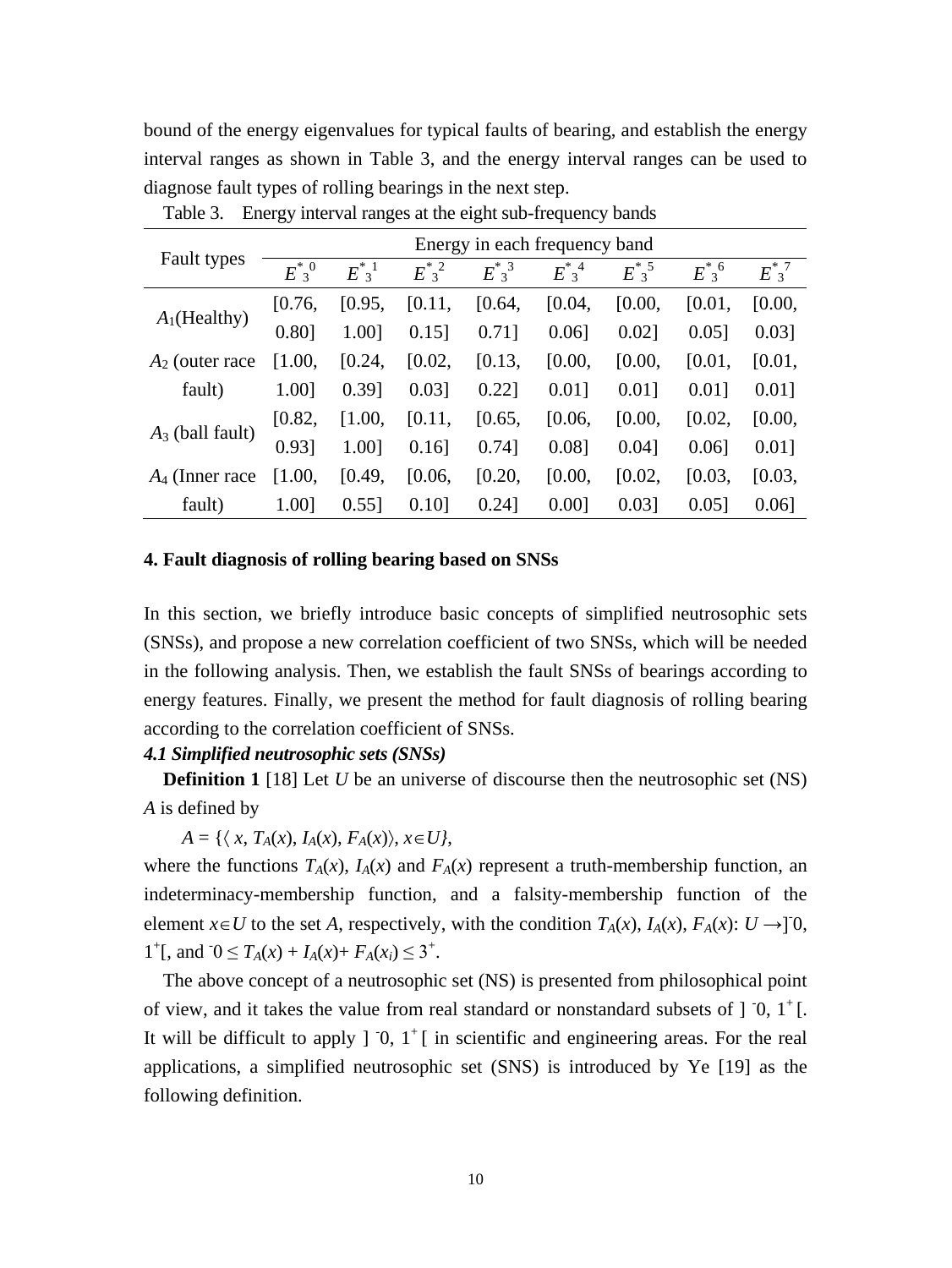**Definition 2** [19] Let *U* be a space of points (objects) with generic elements in *U* denoted by *x*. A simplified neutrosophic set (SNS) *A* in *U* is characterized by a truth-membership function  $T_A(x)$ , an indeterminacy-membership function  $I_A(x)$ , and a falsity-membership function  $F_A(x)$ . For each point *x* in *U*,  $T_A(x)$ ,  $I_A(x)$ , and  $F_A(x)$  are singleton subintervals/subsets in the real standard [0, 1], such that  $T_A(x)$ ,  $I_A(x)$ ,  $F_A(x) \in$ [0, 1]. Then, a simplified neutrosophic set (SNS) is denoted by

$$
A = \{ \langle x, T_A(x), I_A(x), F_A(x) \rangle \mid x \in U \}.
$$

Obviously, a simplified neutrosophic set (SNS) is a subclass of the neutrosophic set (NS), and satisfies the condition  $T_A(x)$ ,  $I_A(x)$ ,  $F_A(x)$ :  $U \rightarrow [0, 1]$ , and  $0 \le T_A(x) + I_A(x) + I_A(x)$  $F_A(x) \leq 3$ .

# *4.2 Correlation coefficient for SNSs*

Correlation coefficient is an important tool for determining the correlation degree between fuzzy sets. Therefore, a new correlation coefficient of two SNSs is proposed by the following definition.

**Definition 3** Assume that there are two SNSs  $A = \{ \langle x_i, T_A(x_i), I_A(x_i), F_A(x_i) \rangle \}$  $x_i \in U$  and  $B = \{ (x_i, T_B(x_i), I_B(x_i), F_B(x_i)) | x_i \in U \}$  in the universe of discourse  $U =$ 

$$
\{x_1, x_2, ..., x_n\}, x_i \in U. \text{ A correlation coefficient between SNSs is defined as follows:}
$$
\n
$$
M_{\text{SNS}}(A, B) = \frac{1}{n} \sum_{i=1}^n \frac{\min[T_A(x_i), T_B(x_i)] + \min[I_A(x_i), I_B(x_i)] + \min[F_A(x_i), F_B(x_i)]}{\sqrt{T_A(x_i)T_B(x_i)} + \sqrt{I_A(x_i)T_B(x_i)} + \sqrt{F_A(x_i)F_B(x_i)}} \tag{8}
$$

where the symbol "*min*" is the minimum operation.

According to the above definition, the correlation coefficient of SNSs A and B satisfies the following properties:

- $(P_1)$   $0 \leq M_{SNS}(A, B) \leq 1$ ;
- $(P_2)$   $M_{SNS}(A, B) = M_{SNS}(B, A);$
- $(P_3)$   $M_{SNS}(A, B) = 1$  if and only if  $A = B$ .

If we consider the weights of *xi*, a weighted correlation coefficient between SNSs *A* +  $min[I_A(x_i), I_B(x_i)]$  +  $min[F_A(x_i)]$ 

and *B* is proposed as follows:  
\n
$$
M_{\text{SNS}}(A, B) = \sum_{i=1}^{n} w_i \frac{\min[T_A(x_i), T_B(x_i)] + \min[I_A(x_i), I_B(x_i)] + \min[F_A(x_i), F_B(x_i)]}{\sqrt{T_A(x_i)T_B(x_i)} + \sqrt{I_A(x_i)I_B(x_i)} + \sqrt{F_A(x_i)F_B(x_i)}}
$$
\n(9)

where  $w_i \in [0, 1]$ , and  $\sum_{i=1}^{n} w_i = 1$  for  $i = 1, 2, ..., n$ .  $\sum_{i=1}^{n} w_i = 1$ ∠ ″*i*<br>*i*=1 *w*  $\sum_{i=1} w_i =$ 

#### *4.3 Bearings neutrosophic sets models based on energy eigenvectors*

The SNSs models of rolling bearings can be built according to the energy intervals of the eight sub-frequency bands as shown in Table 3.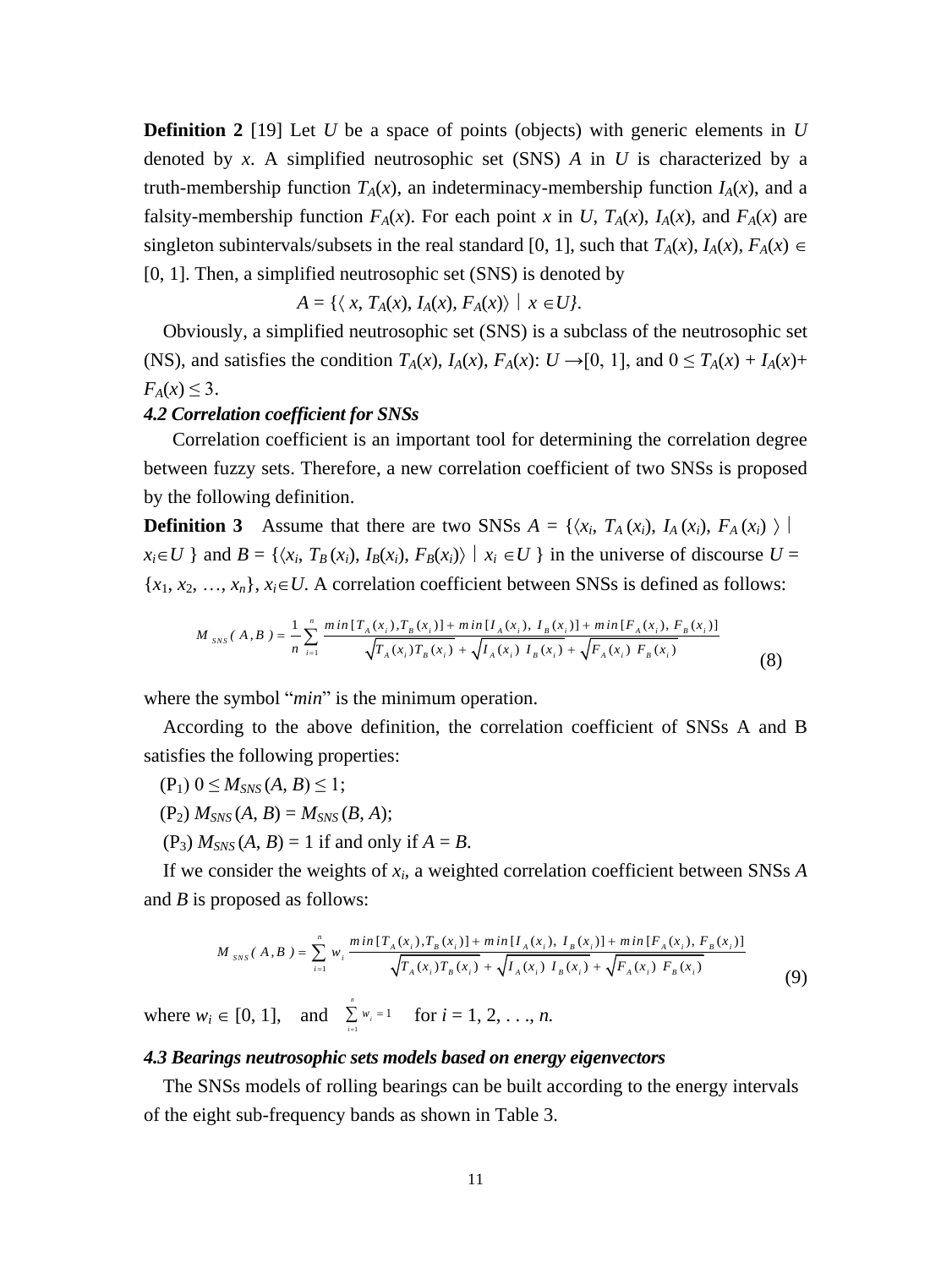Assume that a set of bearing faults is  $A = \{A_1 \text{ (health)}\}$ ,  $A_2 \text{ (outer race fault)}$ ,  $A_3 \text{ (other race fault)}$ (ball fault),  $A_4$ (inner race fault)}, and a set of energy eigenvector is  $E = \{e_1(E^*_{3}^0), e_2\}$  $(E^*_{3}^1), e_3(E^*_{3}^2), e_4(E^*_{3}^3), e_5(E^*_{3}^4), e_6(E^*_{3}^5), e_7(E^*_{3}^6), e_8(E^*_{3}^7)$ . In Table 3, let  $T_{Ak}(e_i)$ and  $U_{A_k}(e_i)$  ( $k = 1, 2, 3, 4$ ;  $i = 1, 2, ..., 8$ ) be the lower bound and upper bound of the characteristic value  $e_i$  for  $A_k$ , respectively, then the characteristic intervals of rolling bearing can be represented by

$$
A_k = \{ (e_1, [T_{Ak}(x_1), U_{Ak}(e_1)]), (e_2, [T_{Ak}(e_2), U_{Ak}(e_2)]), (e_3, [T_{Ak}(e_3), U_{Ak}(e_3)]), (e_4, [T_{Ak}(e_4), U_{Ak}(e_4)]), (e_5, [T_{Ak}(e_5), U_{Ak}(e_5)]) (e_6, [T_{Ak}(e_6), U_{Ak}(e_6)]), (e_7, [T_{Ak}(e_7), U_{Ak}(e_7)]), (e_8, [T_{Ak}(e_8), U_{Ak}(e_8)] ) \}, (k = 1, 2, 3, 4)
$$
 (10)

Let  $U_{Ak}(e_i) = 1 - F_{Ak}(e_i)$  and  $I_{Ak}(e_i) = U_{Ak}(e_i) - T_{Ak}(e_i)$ , for  $k = 1, ..., 4$ , and  $i = 1, ...,$ 8. If  $U_{Ak}(e_i) - T_{Ak}(e_i) \leq 0.01$ , then let  $I_{Ak}(e_i) = 0.01$ . In this case, the sets  $A_k$  can be extended to simplified neutrosophic sets (SNSs), and can be rewritten as:

$$
A_k = \{ \langle e_1, T_{Ak}(e_1), I_{Ak}(e_1), F_{Ak}(e_1) \rangle, \langle e_2, T_{Ak}(e_2), I_{Ak}(e_2), F_{Ak}(e_2) \rangle, \langle e_3, T_{Ak}(e_3), I_{Ak}(e_3), F_{Ak}(e_3) \rangle, \langle e_4, T_{Ak}(e_4), I_{Ak}(e_4), F_{Ak}(e_4) \rangle, \langle e_5, T_{Ak}(e_5), I_{Ak}(e_5), F_{Ak}(e_5) \rangle, \langle e_6, T_{Ak}(e_6), I_{Ak}(e_6), F_{Ak}(e_7), I_{Ak}(e_7), F_{Ak}(e_7) \rangle, \langle e_8, T_{Ak}(e_8), I_{Ak}(e_8), F_{Ak}(e_8) \rangle \}
$$
\n(11)

Where  $T_{Ak}(e_i): U \to [0, 1]$ ,  $I_{Ak}(e_i): U \to [0, 1]$ ,  $F_{Ak}(e_i): U \to [0, 1]$ , and  $0 \ge T_{Ak}(e_i) +$  $I_{Ak}(e_i) + F_{Ak}(e_i) \leq 3$ , for  $k = 1, ..., 4$ , and  $i = 1, ..., 8$ .

According to the definition of neutrosophic sets, the numbers  $T_{Ak}(e_i)$ ,  $I_{Ak}(e_i)$ , and  $F_{Ak}(e_i)$  represent a truth-membership, an indeterminacy-membership, and a falsity-membership, respectively. The neutrosophic sets of bearing fault types are shown in Table 4. Here,  $A_1$ ,  $A_2$ ,  $A_3$ , and  $A_4$  are healthy, outer race fault, ball fault, and inner race fault bearings, respectively.

| Fault | Energy in each frequency band |  |                                                                                                                                                                                                                                                                                                                                 |  |  |  |                   |                    |  |  |
|-------|-------------------------------|--|---------------------------------------------------------------------------------------------------------------------------------------------------------------------------------------------------------------------------------------------------------------------------------------------------------------------------------|--|--|--|-------------------|--------------------|--|--|
| types | $E^{\ast,0}$                  |  | $E_{3}^{*1}$ $E_{3}^{*2}$ $E_{3}^{*3}$ $E_{3}^{*4}$ $E_{3}^{*5}$                                                                                                                                                                                                                                                                |  |  |  | $E^*{}_{3}{}^{6}$ | $E^*$ <sup>7</sup> |  |  |
| $A_1$ |                               |  | $\langle e_1, 0.76, \quad \langle e_2, 0.95, \quad \langle e_3, 0.11, \quad \langle e_4, 0.64, \quad \langle e_5, 0.04, \quad \langle e_6, 0.00, \quad \langle e_7, 0.01, \quad \langle e_8, 0.00, \quad 0.14, 0.20 \rangle$ (0.05, 0.00) (0.04, 0.85) (0.07, 0.29) (0.02, 0.94) (0.02, 0.98) (0.05, 0.95) (0.03, 0.97)         |  |  |  |                   |                    |  |  |
|       |                               |  |                                                                                                                                                                                                                                                                                                                                 |  |  |  |                   |                    |  |  |
|       |                               |  | $\langle e_1, 1.00, \quad \langle e_2, 0.24, \quad \langle e_3, 0.02, \quad \langle e_4, 0.13, \quad \langle e_5, 0.00, \quad \langle e_6, 0.00, \quad \langle e_7, 0.01, \quad \langle e_8, 0.01, 0.01, 0.00 \rangle) \rangle$<br>0.01, 0.00 0.15, 0.61 0.01, 0.97 0.09, 0.78 0.01, 1.00 0.01, 0.99 0.01, 0.99 0.01, 0.99 0.01 |  |  |  |                   |                    |  |  |
|       |                               |  |                                                                                                                                                                                                                                                                                                                                 |  |  |  |                   |                    |  |  |
|       |                               |  | $\langle e_1, 0.82, \quad \langle e_2, 1.00, \quad \langle e_3, 0.11, \quad \langle e_4, 0.65, \quad \langle e_5, 0.06, \quad \langle e_6, 0.00, \quad \langle e_7, 0.02, \quad \langle e_8, 0.00, \quad 0.11, 0.07 \rangle$ 0.01, 0.00) 0.05, 0.84 0.10, 0.25 0.03, 0.92 0.04, 0.96 0.04, 0.94 0.01, 1.00                      |  |  |  |                   |                    |  |  |
|       |                               |  |                                                                                                                                                                                                                                                                                                                                 |  |  |  |                   |                    |  |  |
|       |                               |  | $\langle e_1, 1.00, \quad \langle e_2, 0.49, \quad \langle e_3, 0.06, \quad \langle e_4, 0.20, \quad \langle e_5, 0.00, \quad \langle e_6, 0.02, \quad \langle e_7, 0.03, \quad \langle e_8, 0.03, \quad 0.01, 0.00 \rangle$ (0.01, 0.00) (0.07, 0.45) (0.04, 0.90) (0.04, 0.76) (0.01, 1.00) (0.01, 0.97) (0.03, 0.95) (0      |  |  |  |                   |                    |  |  |
|       |                               |  |                                                                                                                                                                                                                                                                                                                                 |  |  |  |                   |                    |  |  |

Table 4. Energy values of bearing fault types represented by the form of SNS

#### *4.4 Rolling bearing fault diagnosis using correlation coefficient*

In this section, we apply the correlation coefficient of SNSs to diagnose rolling bearing faults. Assume that  $A_k$  ( $k = 1, 2, 3, 4$ ) are SNSs models of rolling bearing faults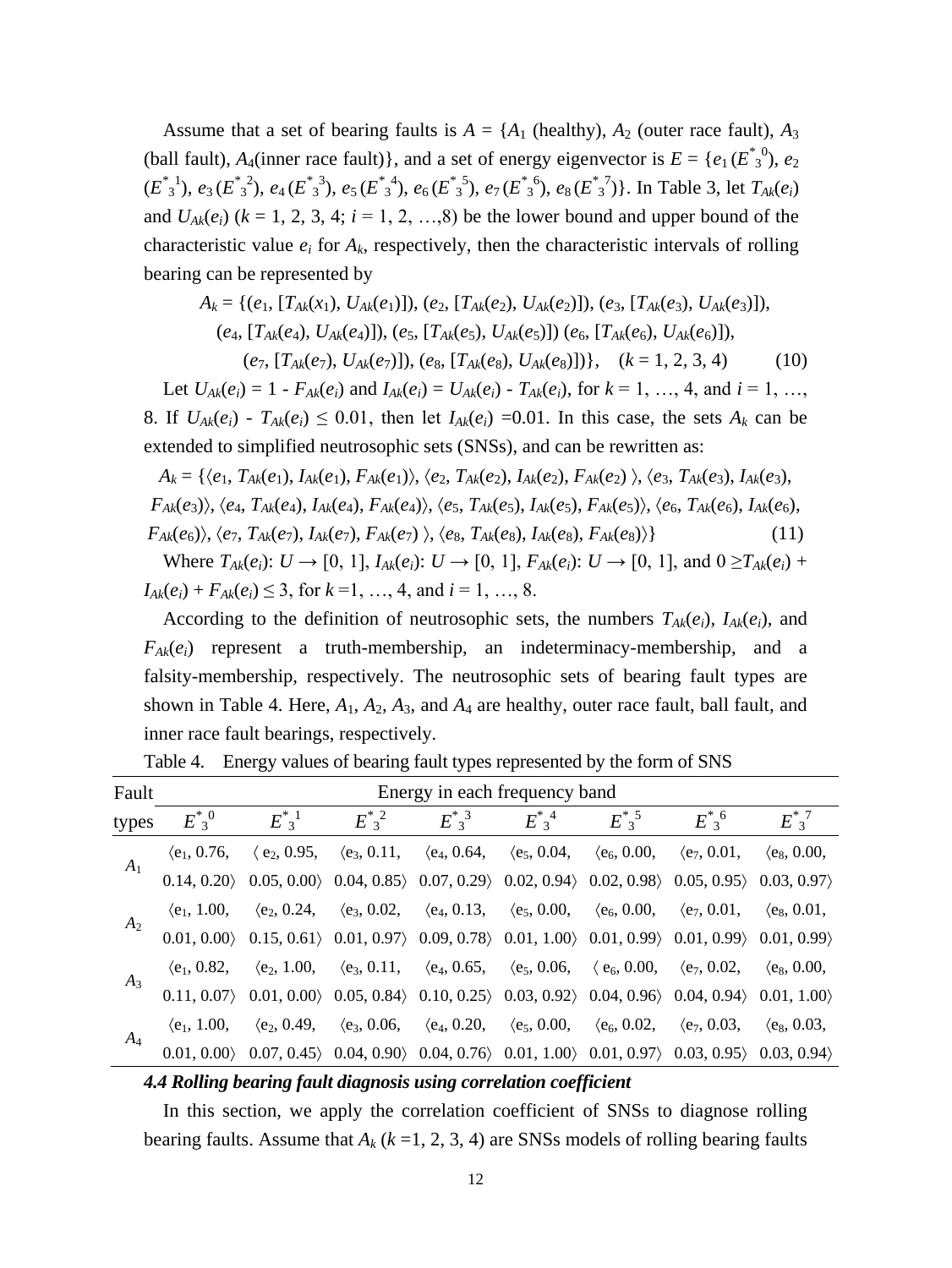and  $A_t$  is a testing rolling bearing signal expressed by a SNS. Then we can calculate the correlation coefficient value  $M_{SNS}(A_k, A_t)$  ( $k = 1, 2, 3, 4$ ) using equation (9). Finally, the fault-diagnosis order of the fault-testing sample can be ranked according to the correlation coefficient value, and the proper diagnosis  $A_{k*}$  for the bearing fault  $A_t$  is derived by

$$
k^* = arg \max_{1 \le k \le 4} \{ M_{\text{SNS}}(A_k, A_t) \}
$$
 (12)

This paper considers the same importance of the energy values in each frequency band, therefore, the weights of  $w_i$  ( $i = 1, 2, \ldots, 8$ ) are  $w_i = 1/8$ .

### *4.5 Results and Discussions*

To demonstrate the effectiveness of the new diagnosis method, we now provide two examples for fault diagnosis of bearings. Let us consider two testing bearing samples  $B_1$  and  $B_2$  described as neutrosophic sets:

*B*<sup>1</sup> = {*e*1, 1.00, 0.01, 0.00, *e*2, 0.51, 0.01, 0.49, *e*3, 0.08, 0.01, 0.92, *e*4, 0.24, 0.01, 0.76), *(e<sub>5</sub>*, 0.00, 0.01, 1.00), *(e<sub>6</sub>*, 0.03, 0.01, 0.97), *(e<sub>7</sub>*, 0.05, 0.01, 0.95), *(e<sub>8</sub>*, 0.06,  $0.01, 0.94$ .

*B*<sup>2</sup> = {*e*1, 1.00, 0.01, 0.00, *e*2, 0.39, 0.01, 0.61, *e*3, 0.03, 0.01, 0.97, *e*4, 0.22, 0.01, 0.78),  $\langle e_5, 0.00, 0.01, 1.00 \rangle$ ,  $\langle e_6, 0.01, 0.01, 1.00 \rangle$ ,  $\langle e_7, 0.01, 0.01, 1.00 \rangle$ ,  $\langle e_8, 0.01,$  $0.01, 1.00$ .

The correlation coefficient values between SNSs  $B_i$  ( $j = 1, 2$ ) and  $A_k$  ( $k = 1, 2, 3, 4$ ) can calculated by equation (10) as follows:

| $M_{SNS}(A_1, B_1) = 0.8787,$ | $M_{SNS}(A_2, B_1) = 0.9483,$ |
|-------------------------------|-------------------------------|
| $M_{SNS}(A_3, B_1) = 0.8746,$ | $M_{SNS}(A_4, B_1) = 0.9819.$ |
| $M_{SNS}(A_1, B_2) = 0.8587,$ | $M_{SNS}(A_2, B_2) = 0.9714,$ |
| $M_{SNS}(A_3, B_2) = 0.8566,$ | $M_{SNS}(A_4, B_2) = 0.9590.$ |

For the fault-testing sample  $B_1$ ,  $M_{SNS}$   $(A_4, B_1)$  is the maximum correlation coefficient, and  $M_{SNS}(A_2, B_1)$  is the second correlation coefficient. According to the principle of correlation coefficient, the fault-diagnosis order is as follows:

$$
A_4 \rightarrow A_2 \rightarrow A_1 \rightarrow A_3.
$$

Therefore, we can determine that the testing bearing is an inner race fault bearing. By actual observing, the testing bearing inner race was covered with scratches, and therefore the diagnosis result is correct.

Similarly, for the fault-testing sample  $B_2$ , the fault-diagnosis order is as follows:

$$
A_2 \rightarrow A_4 \rightarrow A_1 \rightarrow A_3.
$$

By actual checking, the fault of the bearing is firstly resulted from damage of outer race, and then inner race. So the diagnosis results consistent with the actual situation.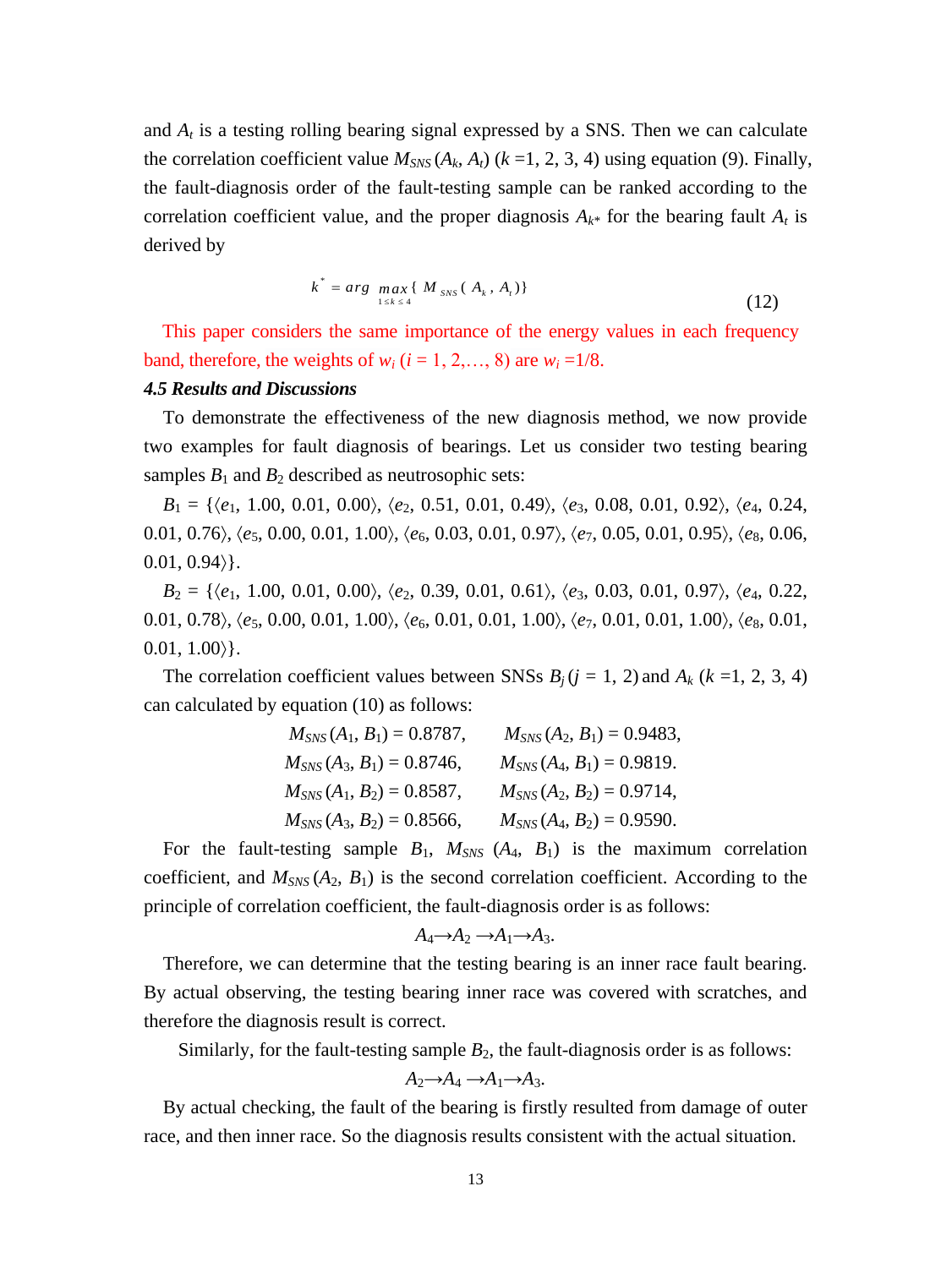In the experiment, 120 rolling bearings were used for testing samples. In order to verify the effectiveness of the fault diagnosis method proposed in this paper, we extracted the energy eigenvalues of bearing vibration signals firstly, and then diagnosed the bearing faults using the correlation coefficient of SNSs and the support vector machine (SVM), respectively. The fault diagnosis results of rolling bearings are shown in Table 5. By comparing the diagnosis results shown in Table 5, it is clear that the diagnosis accuracy rate based on the correlation coefficient of SNSs is much higher than the accuracy rate based on SVM.

For further comparison, Table 6 lists the diagnosis results based on the correlation coefficient of SNSs, SVM, BP and GA-BP [27] methods, respectively. Obviously, the method based on the correlation coefficient of SNSs can achieve the average accuracy rate of 92.5%, and it is higher than the ones based on the other methods.

The above comparisons demonstrate that the proposed method in this paper is effective in the bearing fault diagnosis.

|                   | Method      | <b>Test</b><br>sample | Diagnosis result |            |                |                | <b>Diagnosis</b> |
|-------------------|-------------|-----------------------|------------------|------------|----------------|----------------|------------------|
| <b>Fault type</b> |             |                       | healthy          | outer race | ball           | inner race     | accuracy         |
|                   |             |                       |                  | fault      | fault          | fault          | rate $(\% )$     |
| Healthy           | <b>SNSs</b> | 30                    | 28               |            | $\overline{2}$ |                | 93.3             |
|                   | <b>SVM</b>  |                       | 27               |            | 3              |                | 90               |
| <b>Outer</b> race | <b>SNSs</b> |                       |                  | 28         |                | $\overline{2}$ | 93.3             |
| fault             | <b>SVM</b>  | 30                    |                  | 28         |                | $\overline{2}$ | 93.3             |
| <b>Ball fault</b> | <b>SNSs</b> | 30                    | 5                |            | 25             |                | 83.3             |
|                   | <b>SVM</b>  |                       | 7                |            | 23             |                | 76.7             |
| Inner race        | <b>SNSs</b> |                       |                  |            |                | 30             | 100              |
| fault             | <b>SVM</b>  | 30                    |                  | 5          |                | 25             | 83.3             |

Table 5. Fault diagnosis results based on the correlation coefficient of SNSs and SVM

Table 6. Fault diagnosis results based on the correlation coefficient of SNSs, SVM, BP and GA-BP

| <b>Diagnosis</b> |         | Average          |            |                  |              |
|------------------|---------|------------------|------------|------------------|--------------|
| method           | healthy | outer race fault | ball fault | inner race fault | accuracy (%) |
| <b>SNS</b>       | 93.3    | 93.3             | 83.3       | 100              | 92.5         |
| <b>SVM</b>       | 90      | 93.3             | 76.7       | 83.3             | 85.8         |
| GA-BP            | 100     | 80               | 70         | 90               | 85           |
| <b>BP</b>        | 90      | 70               | 50         | 90               | 75           |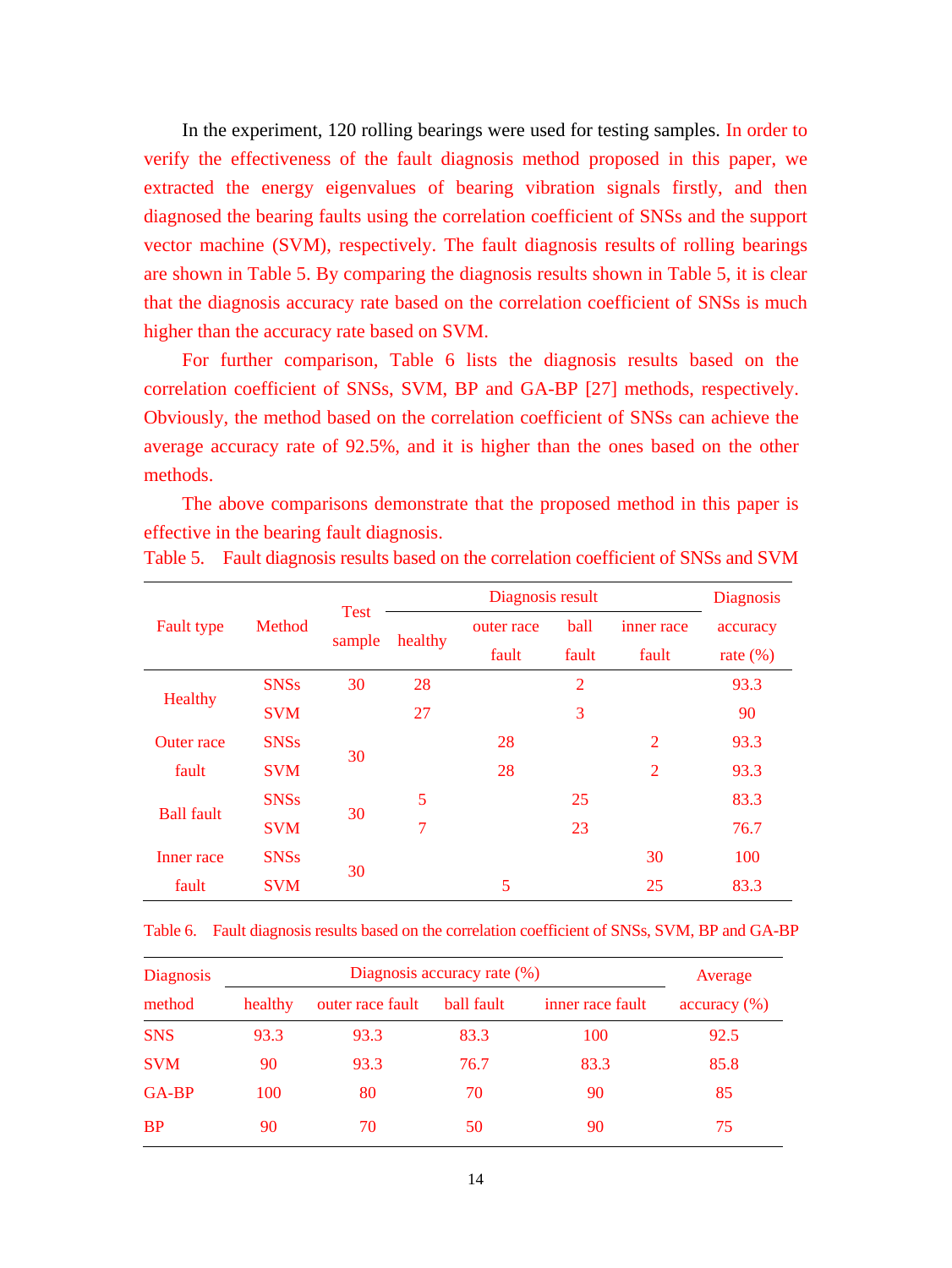# **5. Conclusion**

To diagnose rolling bearing faults, a new fault diagnosis method was developed by combining correlation coefficient of SNSs with wavelet packet decomposition. A series of experiments were conducted to diagnose rolling bearing faults, and the experimental results demonstrated that the proposed method can effectively identify the bearing faults. For the novel fault diagnosis method, there exist two key issues: (1) extracting useful fault features by wavelet packet decomposition; (2) building the accurate SNSs models of bearing faults. In the future work, the two issues will be further improved based on the analysis of a large number of experimental data since they will influence the accuracy of fault diagnosis results.

#### **Conflict of Interests**

The author declares that there is no conflict of interests regarding the publication of this paper.

# **References**

- [1] R. A. Santhana and N. Murali, "A novel application of Lucky-Richardson deconvolution: Bearing fault diagnosis", *Journal of Vibration and Control*, vol. 21, no. 6, pp. 1055-1067, 2015.
- [2] J. Lin and L. Qu, "Feature extraction based on Morlet wavelet and its application for mechanical fault diagnosis", *Journal of Sound and Vibration*, vol. 234, no. 1, pp. 135-148, 2000.
- [3] P.K. Kankar, S.C. Sharma, and S.P Harsha, "Fault diagnosis of ball bearings using machine learning methods", *Expert Syst Appl,* vol. 38, no.3, pp. 876-886, 2011.
- [4] D. H. Pandya, S. H. Upadhyay, and S. P. Harsha, "Fault diagnosis of rolling element bearing by using multinomial logistic regression and wavelet packet transform", *Soft Comput*, vol. 18, no. 2, pp. 255-266, 2014.
- [5] R.Yan, M. Shan, J. Cui and Y. Wu, "Mutual Information-Assisted Wavelet Function Selection for Enhanced Rolling Bearing Fault Diagnosis", *Shock and Vibration*, vol. 2015, 2015.
- [6] P.H. Nguyen and J.M. Kim, "Multifault diagnosis of rolling element bearings using a wavelet kurtogram and vector median-based feature analysis", *Shock and Vibration*, vol. 2016, 2016.
- [7] C. Rajeswari, B. Sathiyabhama, S.Devendiran and K. Manivannan, "Bearing fault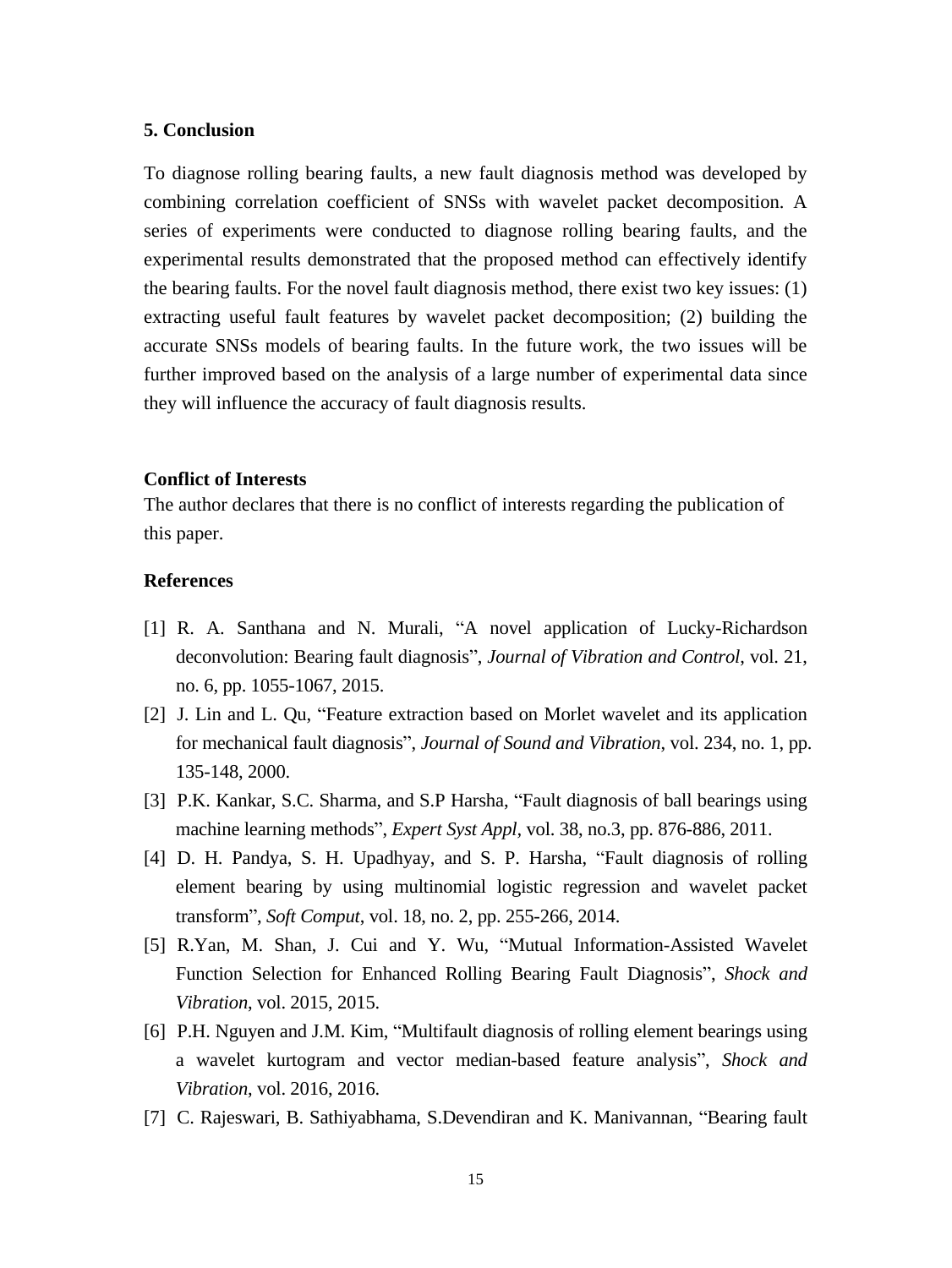diagnosis using wavelet packet transform, hybrid PSO and support vector machine", *Procedia Engineering*, vol.97, pp.1772-1783, 2014.

- [8] B. Vishwash, P. Pai, S.N.S. Srinivasa, R. Ahmed, H.S. Kumar, and G.S.Vijay, "Multiscale slope feature extraction for gear and bearing fault diagnosis using wavelet transform", *Procedia Materials Science*, vol. 5, pp. 1650-1659, 2014.
- [9] L. Jiang, H.Yin, X. Li and S.Tang, "Fault diagnosis of rotating machinery based on multisensor information fusion using SVM and time-domain features", *Shock and Vibration*, vol. 2014, 2014.
- [10] L.Y. Zhao, L. Wang, and R.Q.Yan, "Rolling bearing fault diagnosis based on wavelet packet decomposition and multi-scale permutation entropy", *Entropy*, vol. 17, pp. 6447-6461, 2015.
- [10] P. Jayaswal, S. Verma, and A. "Wadhwani, Development of EBP-Artificial neural network expert system for rolling element bearing fault diagnosis", *Journal of Vibration and Control*, vol. 17, no. 8, pp. 1131-1148, 2011.
- [11] A. Moosavian, H. Ahmadi, A. Tabatabaeefar and M. Khazaee, "Comparison of two classifiers; K-nearest neighbor and artificial neural network, for fault diagnosis on a main engine journal-bearing", *Shock and Vibration*, vol. 2013, 2013.
- [12] V. Sugumaran, K.I. Ramachandran, "Fault diagnosis of roller bearing using fuzzy classifier and histogram features with focus on automatic rule learning", *Expert Systems With Applications*, vol. 38, no. 5, pp. 4901-4907, 2011.
- [13] W.Y. Liu, and J.G. Han, "Rolling element bearing fault recognition approach based on fuzzy clustering bispectrum estimation", *Shock and Vibration*, vol.20, 213-225, 2013.
- [14] F. Harrouche and A. Felkaoui, "Automation of fault diagnosis of bearing by application of fuzzy inference system (FIS)", *Mechanics and Industry*, vol. 15, no. 6, pp. 477-485, 2014.
- [15] L. A. Zadeh, "Fuzzy sets", *Information and Control*, vol. 8, no. 3, pp. 338-353, 1965.
- [16] K. T. Atanassov, "Intuitionistic fuzzy sets", *Fuzzy Sets and Systems*, vol. 20, no. 1, pp. 87-96, 1986.
- [17] K. Atanassov and G. Gargov, "Interval valued intuitionistic fuzzy sets", *Fuzzy Sets and Systems*, vol. 31, no.3, pp. 343-349, 1989.
- [18] F. Smarandache, "A unifying field in logics, Neutrosophy: neutrophic probability, set and logic", *American Research Press*, Rehoboth, USA, 1999.
- [19] J. Ye, "Vector similarity measures of simplified neutrosophic sets and their application in multicriteria decision making", *Int J Fuzzy Syst*, vol. 16, no. 2, pp.